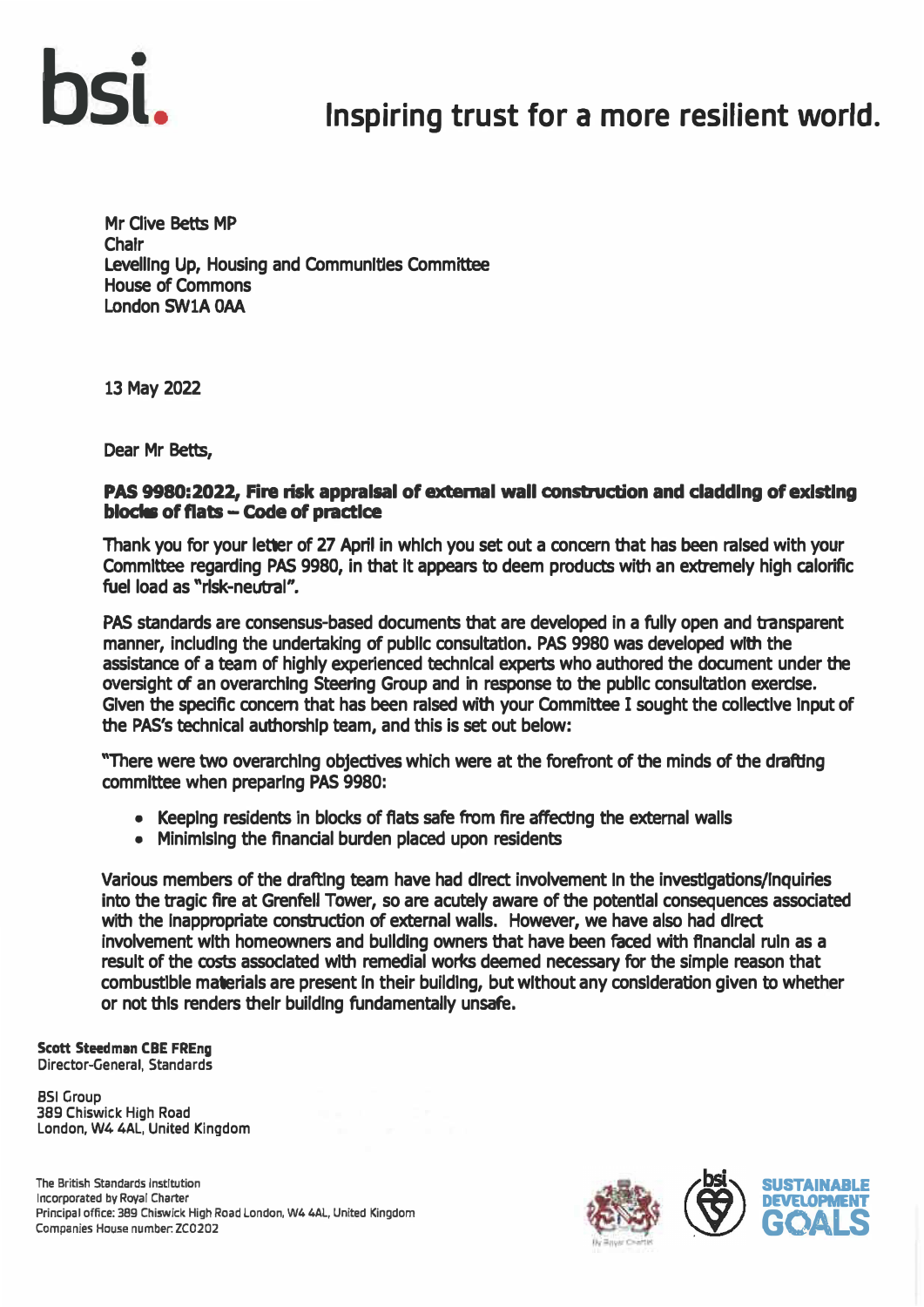

## **SI.** Inspiring trust for a more resilient world.

**Contd. 2 of 3** 

**Combustible materials, Including those with calorific values higher than 35Ml/kg (such as polystyrene) can be safely incorporated Into external wall systems provided the design and construction of these systems provides adequate protection and encapsulation to these**  materials. The critical issue Is that the detailing of these systems needs to be done properly so that there can be confidence in the performance of the system. The Government has taken the decision to effectively ban all materials that fail to achieve Class A2-s1,d0 in new construction work on high risk residential buildings. This decision is understood to be based on a lack of confidence that the **relevant detalllng wlll be achieved and it is right and proper that It takes such a decision until confidence can be restored. However, this does not alter the fact that combustible materials are prevalent In external wall systems throughout the UK building stock.** 

The LUHC Committee will be aware that, in spite of measures which are being proposed and **implemented by Government, there will inevitably be circumstances where building owners and residents do not have access to any outside funding to cover the cost of remedial works to their building (whether from Government or those responsible for the construction of that building). Some will find themselves in buildings that are genuinely unsafe and where works must be carried out, but many will find themselves with external wall systems that contain combustible materials but which, by virtue of the manner In which the external wall has been constructed, are safe. It is important not to conflate safety and compliance as it is entirely possible for buildings to be safe enough even when they don't comply with current or past guidance.** 

**The drafting of PAS 9980 therefore sought to take account of the entire range of issues that can affect the fire safety of external wall systems and set out a risk-based approach to evaluating safety, This included but was not limited to the combustibility of materials, and the drafting team stands by its opinion that materials which are what might be termed "moderately combustible" (such as thermoset foam insulation which char under fire exposure) are neutral In terms of risk. Non-combustible materials have been treated as positive because, even If other details such as cavity barriers are not property Installed, it may well be the case that an overall safety assessment concludes that a building is safe. Highly combustible materials are highly susceptible to any shortcomings In detalllng so it is correct that these are treated negatively, but there are a broad range of outcomes that could occur in the case of moderately combustible materials depending upon the full range of issues considered by PAS 9980, so It is right that risk is dictated by these and not by the material itself. The risk-based approach which PAS 9980 adopts in this regard Is a longstanding, Inherent foundation in the fields of both health and safety and fire safety, whereby, faced with an existing situation, measures taken in terms of safety should be "reasonably practicable". This is a term which has its foundation in Edwards v National Coal Board, from which**